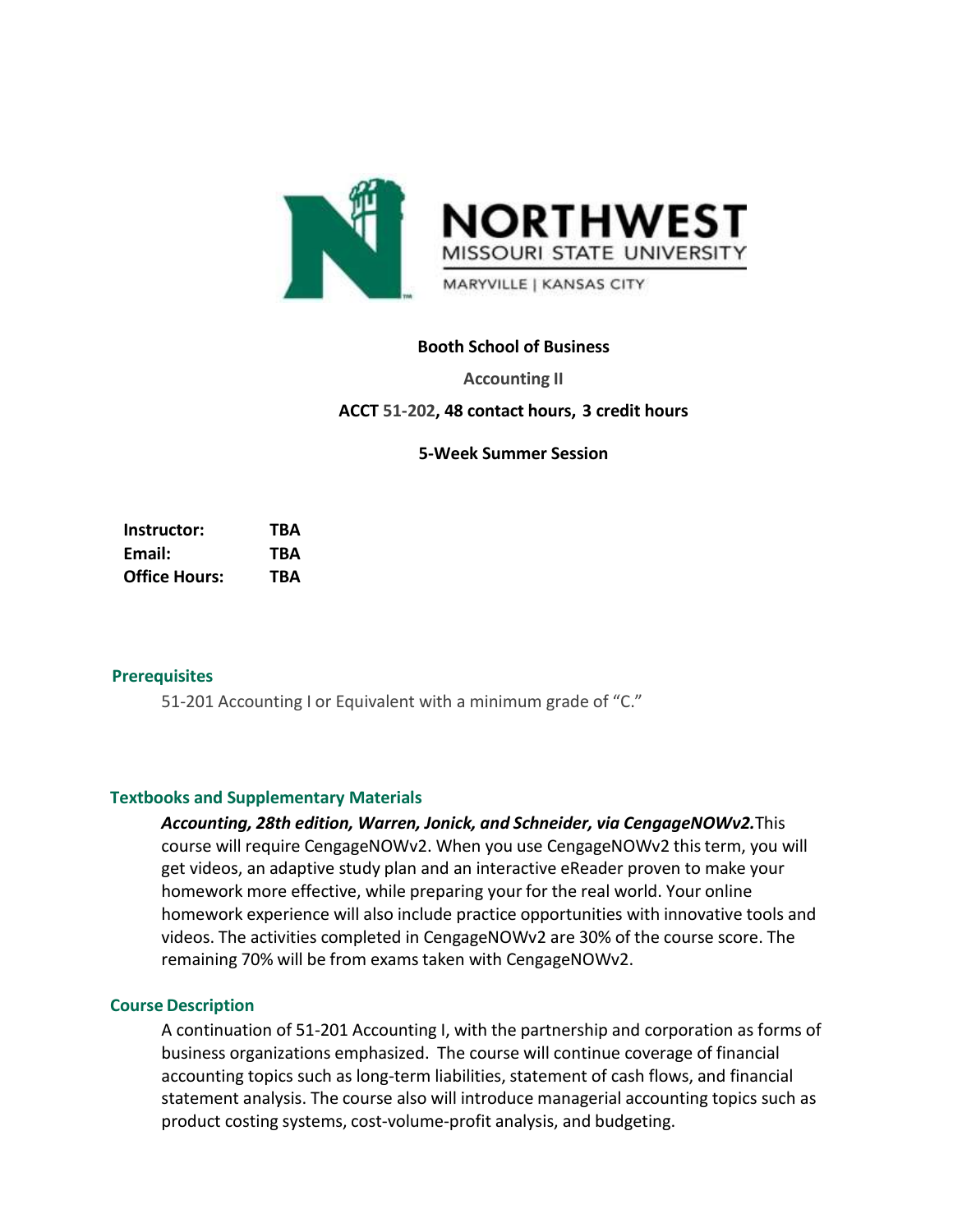### **Course Rationale**

This course should prepare the student for advanced business courses.

#### **CourseOutcomes**

| <b>Student Learning Outcomes:</b> |                                         |                                           |  |  |
|-----------------------------------|-----------------------------------------|-------------------------------------------|--|--|
|                                   |                                         |                                           |  |  |
|                                   | <b>Learning Outcomes:</b>               | <b>Assessment Method:</b>                 |  |  |
|                                   | 1. Become familiar with terminology and | Reading assignments, chapter assignments, |  |  |
|                                   | concepts specific to Accounting         | unit exams                                |  |  |
|                                   | 2. Demonstrate knowledge of the         | Reading assignments, chapter assignments, |  |  |
|                                   | fundamentals of the business            | unit exams                                |  |  |
|                                   | disciplines served by Accounting        |                                           |  |  |
|                                   | 3. Demonstrate an ability to analyze a  | Reading assignments, chapter assignments, |  |  |
|                                   | problem, and to identify requirements   | unit exams                                |  |  |
|                                   | for an appropriate solution             |                                           |  |  |
|                                   | 4. Prepare formal accounting reports    | Reading assignments, chapter assignments, |  |  |
|                                   | according to professional standards     | unit exams                                |  |  |
| 5.                                | Demonstrate an understanding that       | Reading assignments, chapter assignments, |  |  |
|                                   | ethics are an integral part of          | unit exams                                |  |  |
|                                   | Accounting, and of the need for ethical |                                           |  |  |
|                                   | behavior in business                    |                                           |  |  |

#### **Course Outline and Expectations**

#### Course Outline & Requirements

This course will cover Chapters 12-14, 16-19, 21, 22 and 26 in the required text (eBook). The course schedule provided lists the chapters by number and the weeks that material will be expected to be covered by you. There is a "Chapter Agenda" document for each chapter that lists the chapter topics, class prep, practice, basic homework, and complex homework assigned in CengageNOWv2. The "Chapter Agenda" documents are available in Canvas under each module overview. Each chapter should be read before the class prep is completed. No points will be recorded until the student's Honor Pledge has been submitted. Pay attention to the due dates!

**Disclaimer**: Course schedule is subject to change and you will be responsible for abiding by any such changes. The instructor will notify you of any changes.

#### Instructional Methods and Techniques

This is a continuation of the introductory course Accounting I. The main instructional method being an online course is Chapter Notes in Microsoft Word, Videos, PowerPoint presentations, and individual assignments completed in Cengage.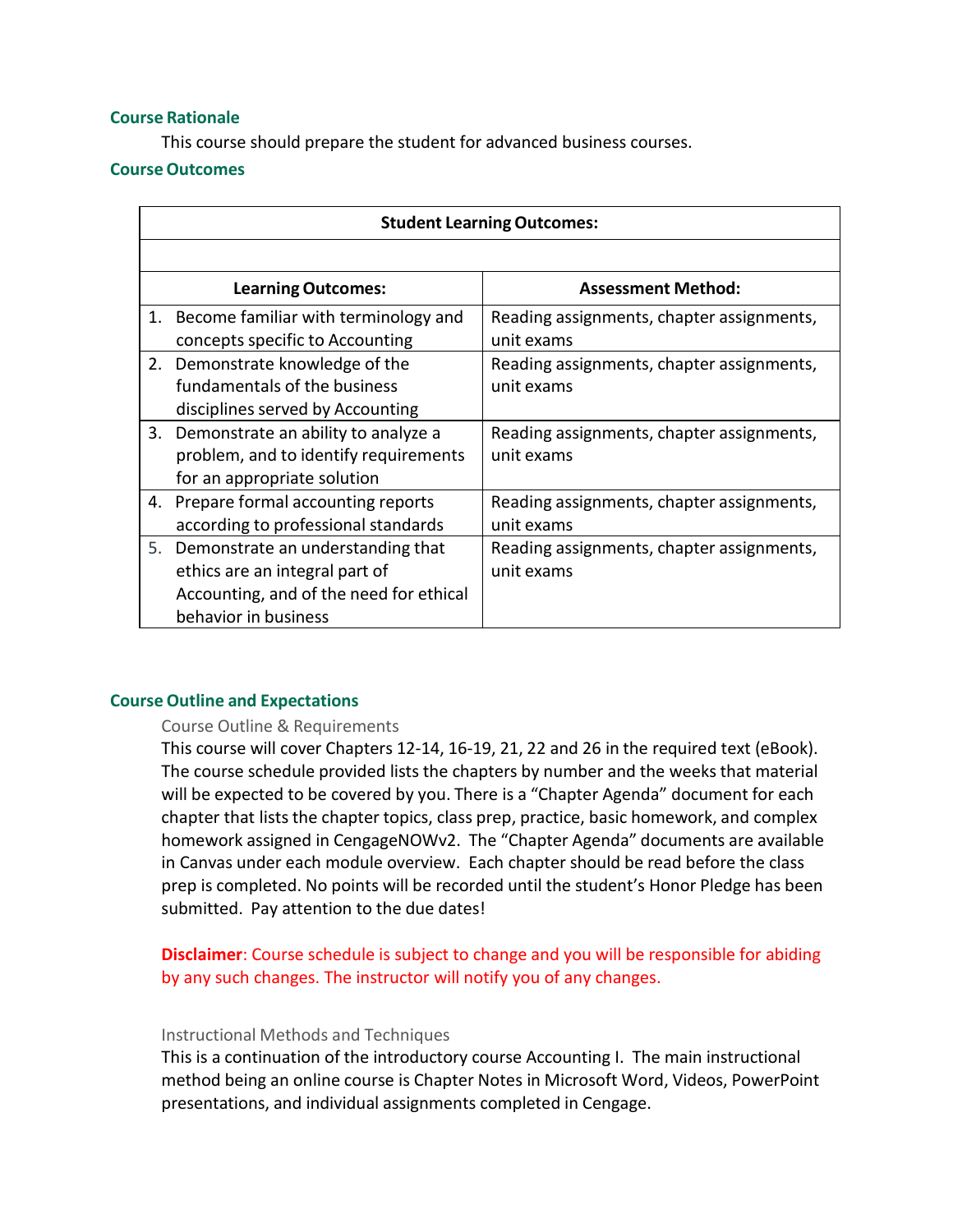### Course Requirements

This course will cover Chapters 12-14, 16-19, 21, 22 and 26 in the required text (eBook). The course schedule provided lists the chapters by number and the weeks that material will be expected to be covered by you.

### Participation/Attendance

Interaction within the Canvas course site is essential. Students are responsible for interacting with the Northwest Online course site on a regular basis and meeting deadlines included in the course calendar. Students should complete all chapter assignments and exams within the given period. Please refer to the university policy on attendance at <https://www.nwmissouri.edu/policies/academics/Attendance.pdf>

After the add period until the end of the drop period, an instructor may request the Office of the Registrar to delete a student from the class roster due to non-attendance."

## **TechnologyRequirements**

- Cengage System [Requirements](https://www.cengage.com/help/cnowv2/instructor/common/system-requirements.html)
- Access to Northwest Online is at: <https://www.nwmissouri.edu/online>

## **Grading and Evaluation**

# *Class Prep and Practice Problems – 10%*

**Class Prep Assignments:** *(25 points each)* There are class prep assignmentsfor each chapter that cover the terminology and basic principles from the chapter reading. You have 1 *check my work* and 2 *attempts* for the class prep assignments. The highest grade you receive for each assignment will count as your grade for the assignment.

**Practice Problems:** *(50 points each)* There are practice problems for each chapter that involve calculations and principles/concepts from the chapter. You have 1 *check my work* and 2 *attempts* for the practice problems. The highest grade you receive for each assignment will count as your grade for the assignment.

# *Basic Homework and Complex Problems – 20%*

**Basic Homework:** *(100 points each)* There are basic homework problemsfor each chapter that will be more in-depth than the practice problems. These will take some of those basic concepts/principles and combine them together. You have 2 *check my work* and 2 *attempts* for the chapter homework. The highest grade you receive for each assignment will count as your grade for the assignment.

**Complex Homework:** *(100 points each)* There is a complex homework problem or problems for each chapter that will be comprehensive for the entire chapter. These problems will combine all of the concepts/principles that were covered. You have 2 *check my work* and 2 *attempts*for each of the complex problems. The highest grade you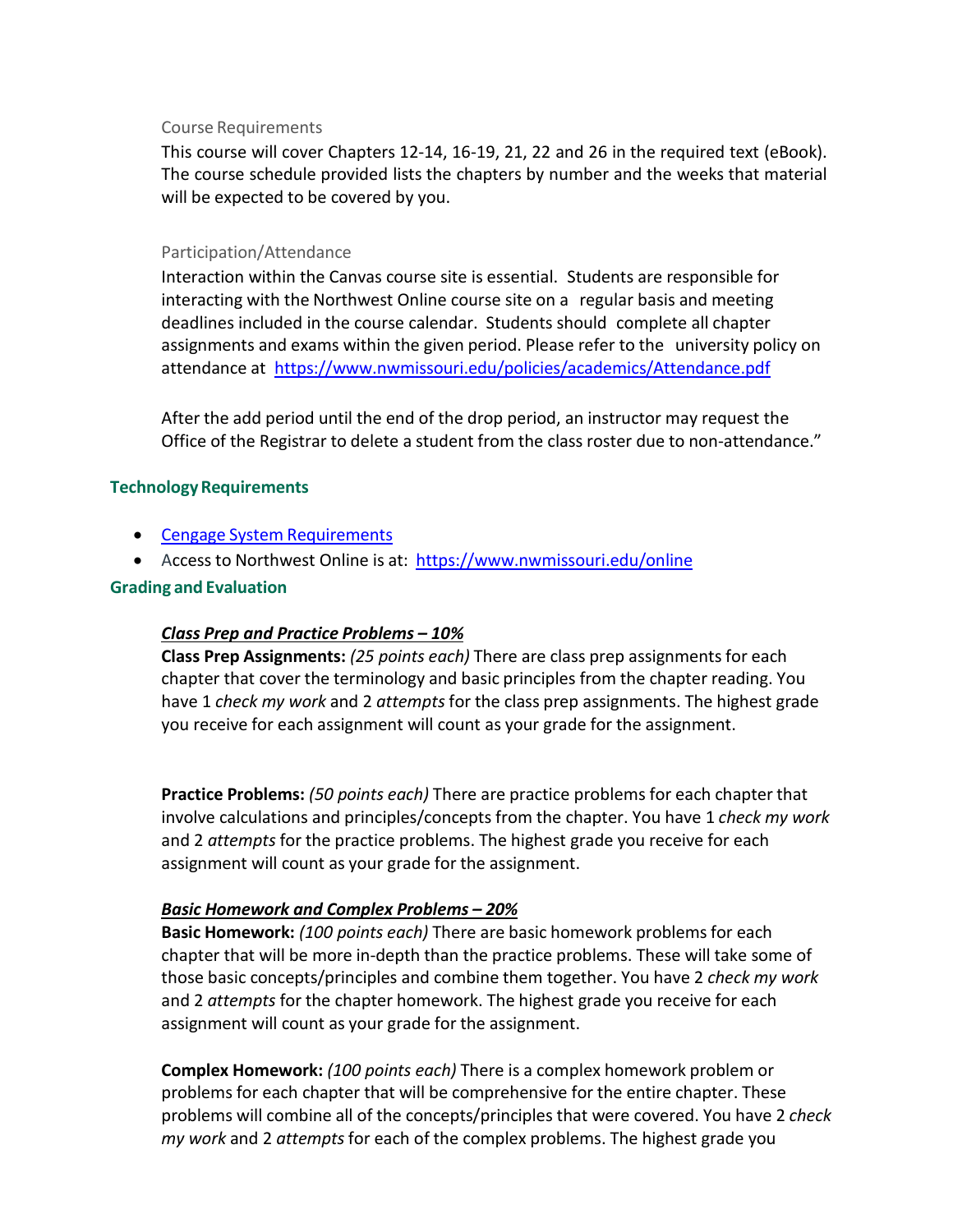receive will count as your grade for the assignment.

## *Exams – 70%*

**Exams:** *(100 points each)* Exams will be due as indicated on the course schedule. There will be an exam after every two chapters. The exam will only cover the topics from those two chapters, but with the understanding that accounting is a comprehensive subject.

Multiple Choice - The multiple choice part will consist of 20 questions. You will receive 0 *check my* work and 1 *attempt* for each multiple choice exam.

Problem Portion - The problem portion will consist of 2-4 complex problems from both chapters. You will receive 0 *check my* work and 2 *attempts* for the problem part of each exam.

| <b>Assessments</b>                     | <b>Percentages</b> |
|----------------------------------------|--------------------|
| <b>Cengage Class Prep and Practice</b> | 10%                |
| <b>Cengage Homework</b>                | 20%                |
| Exams                                  | 70%                |
| <b>Total Percentage For Course</b>     | 100%               |

10% of the course grade: Chapter Class Prep @ 25 points each and Chapter Practice @ 50 points each

20% of the course grade: Chapter Basic homework problems @ 100 points each and Chapter Complex homework problems @ 100 points each

70% of the course grade: 5 Unit Exams @ 100 points each

Grading Scale:

| $A = 90 - 100%$ |                                  |
|-----------------|----------------------------------|
| $B = 80 - 89%$  |                                  |
| $C = 70 - 79\%$ |                                  |
| $D = 60 - 69\%$ |                                  |
| $F =$ Below 60% | Students must earn a "C" in this |

## Late Work Policy

There is a lot of material that will be covered thissemester so doing your homework is essential for you to learn the material. Take advantage of having the class prep and practice assignments that give you an overview of the learning objectives that you will be working on in the homework application assignment-it is like having a short in-class

course.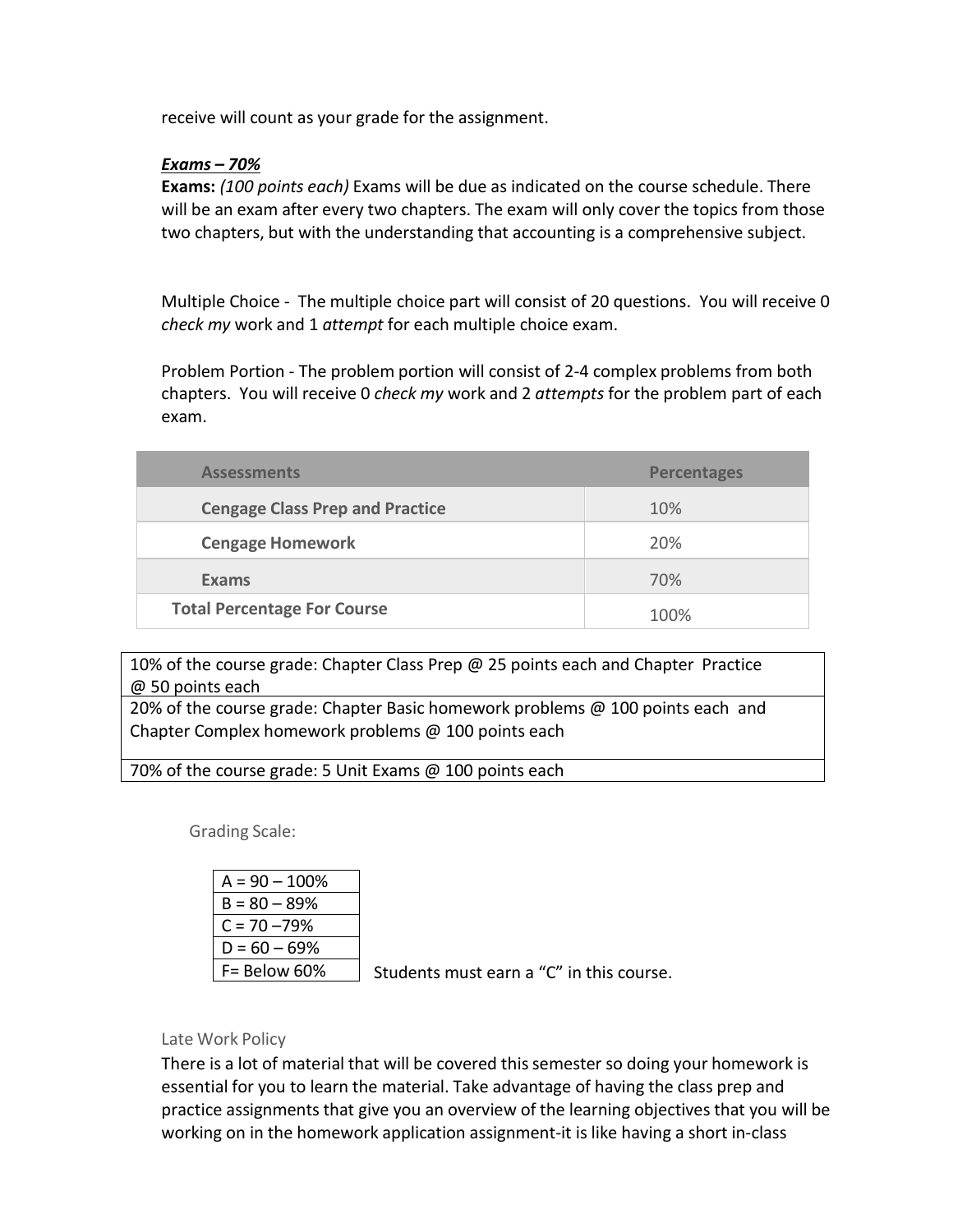lecture! Please note that only attempts submitted by the due date and time will count towards your final grade. **Any assignments that you submit late, meaning it was not submitted by the due date and time you will not receive credit for!**

Students must complete each chapter exam within the given period. Only in rare circumstances will a student be allowed an extension of a test window period, with such instances being decided by the instructor on a facts and circumstances basis. Missing a test window due to a minor illness, a scheduling conflict with work or personal matters, or waiting until the last hours of the test window period to take the exam and then having technical issues will not be an acceptable reason for an extension.

### **Course Evaluation**

At the end of this course, students are encouraged to complete a course evaluation that will be distributed to them via email and through a course link.

## **Course Topics**

| Week 1        | <b>Module 0</b>  | <b>Getting Started</b>                                         |  |
|---------------|------------------|----------------------------------------------------------------|--|
|               | <b>Module 1</b>  | Accounting for Partnerships and Limited Liability Companies    |  |
|               | <b>Module 2</b>  | Corporations: Organizations, Stock Transactions, and Dividends |  |
| <b>Week 2</b> | <b>Module 3</b>  | Long-Term Liabilities: Bonds and Notes                         |  |
|               | <b>Module 4</b>  | <b>Statement of Cash Flows</b>                                 |  |
| <b>Week 3</b> | <b>Module 5</b>  | <b>Financial Statement Analysis</b>                            |  |
|               | <b>Module 6</b>  | Cost-Volume Profit Analysis                                    |  |
| <b>Week 4</b> | Module 7         | Introduction to Managerial Accounting                          |  |
|               | <b>Module 8</b>  | <b>Job Order Costing</b>                                       |  |
| <b>Week 5</b> | <b>Module 9</b>  | <b>Budgeting</b>                                               |  |
|               | <b>Module 10</b> | <b>Capital Investment Analysis</b>                             |  |

#### **Additional Course Information**

I understand that life can get busy with work, families, other classes etc. so please make sure that you have enough time to devote to this class this semester. Regardless of delivery method—traditional classroom, online, or hybrid—or length of the term, each course requires the equivalent of 50 minutes of instruction per credit hour and a minimum of two hours of out-of-class student work, per credit hour (meaning 6 hours per week for each 3 credit course of non-instruction work).

**There are no extra credit assignments given in this course** (that means that no extra credit is offered at the beginning of the semester, in the middle, at the end or after final grades are given) nor is your lowest test grade dropped. Your final grade will reflect what you earned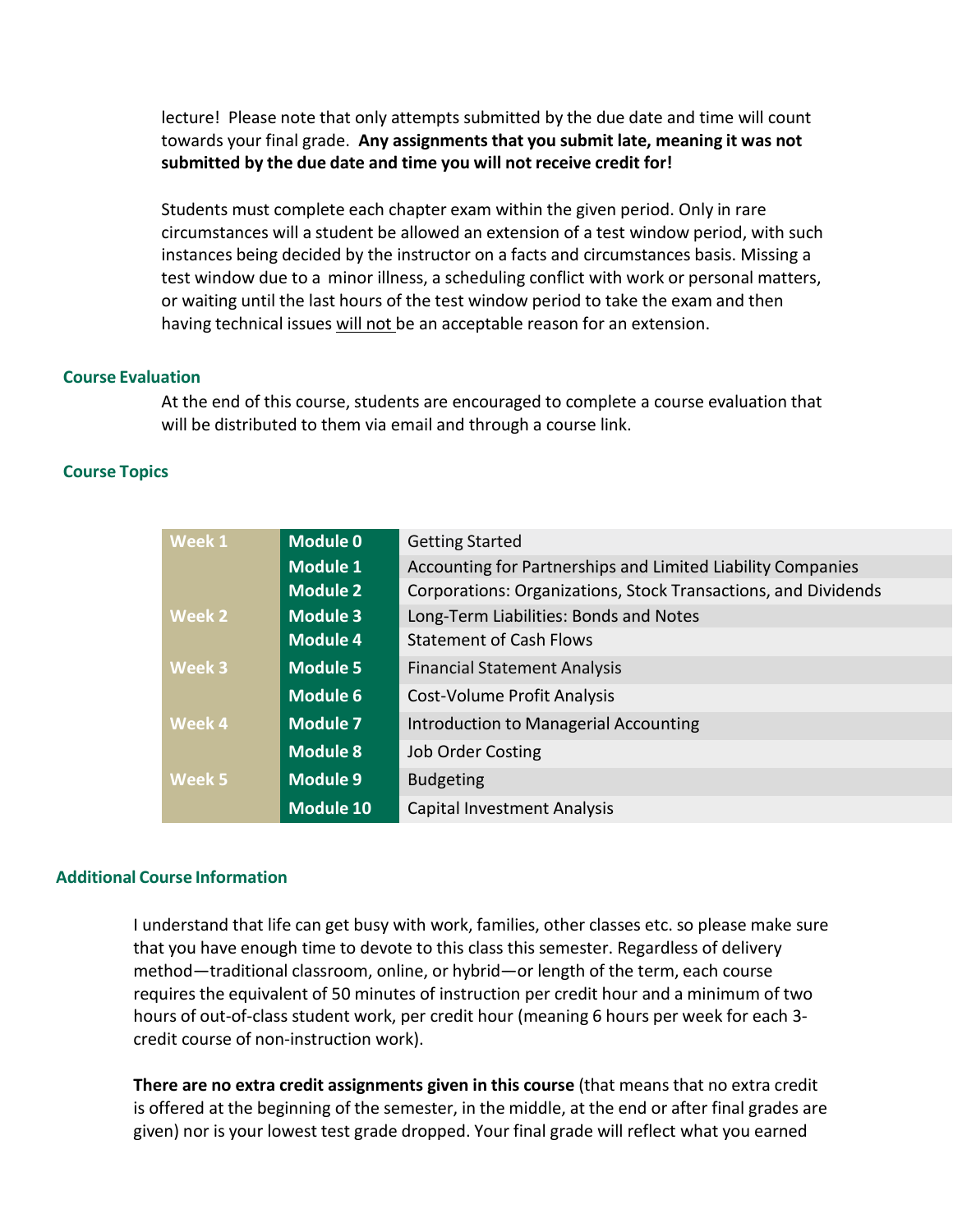during the semester. **YOU** have 30% of your grade that **YOU** get to decide by the end of the semester if it is an A or F. I am rewarding you for the spending the required amount of time on this course don't waste that gift by missing Cengage activities/assignments or by waiting until the last minute to work on your assignments. Waiting to the day that the assignments are due will not give you the opportunity to retake assignments if you need to or want to nor will it allow you time to get extra help when you need it. At the end of the semester your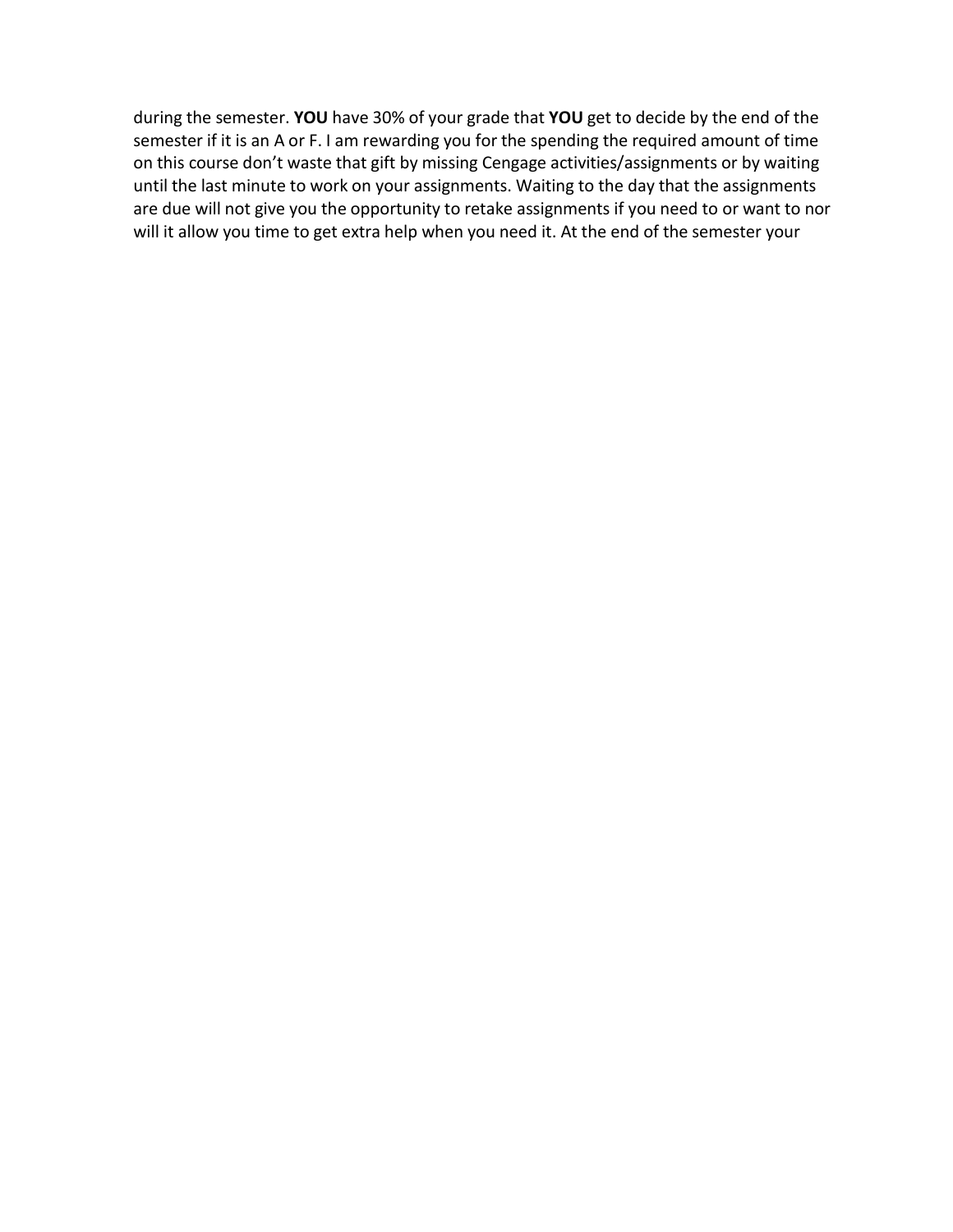homework average will either help bring up your overall grade or it will bring it down and that is up to **YOU**!

If you are having trouble understanding the concepts please get in touch with me and use the many study resources available to you on CengageNOWv2. I cannot stress enough the importance of getting extra help early!

## **Syllabus Subject to Change**

While information and assurances are provided in this course syllabus, it should be understood that content may change in keeping with new research and literature and that events beyond the control of the instructor could occur. Students will be informed of any substantive occurrences that will produce syllabus changes.

# **Code of Academic Integrity**

The students, faculty, and staff at Northwest endeavor to sustain an environment that values honesty in academic work, that acknowledges the authorized aid provided by and intellectual contributions of others, and that enables equitable student evaluation. Please refer to Northwest Missouri State University's Academic Integrity Policy at <http://www.nwmissouri.edu/policies/academics/Academic-Integrity.pdf>

# **\*You are expected to do your own work on all assignments and exams in this course.\***

**Family Educational Rights and Privacy Act** (FERPA)

Family Educational Rights and Privacy Act of 1974, as amended (commonly known as the Buckley Amendment), is a federal law which provides that colleges and universities will maintain the confidentiality of student education records. Please refer to the Family Educational Rights and Privacy Act (FERPA) Policy at

# [http://www.nwmissouri.edu/policies/academics/Family-Educational-Rights-and-Privacy-](http://www.nwmissouri.edu/policies/academics/Family-Educational-Rights-and-Privacy-Act.pdf)[Act.pdf](http://www.nwmissouri.edu/policies/academics/Family-Educational-Rights-and-Privacy-Act.pdf)

# **Special Accommodations Policy**

Northwest Missouri State University complies with Section 504 of the Rehabilitation Act of 1973 and the Americans with Disabilities Act of 1990 [ADA] and the ADA Amendments Act of 2008 [ADAAA]. If a student has a disability that qualifies under the ADA/ADAAA and requires accommodations, they should contact Pat Wyatt, Accessibility Coordinator, Equity & Accessibility, Center for Accessibility and Accommodations, Office of Equity and Inclusion, Diversity, Equity and Inclusion Division, for information on appropriate policies and procedures at 660.562.1639 (office, 27 North Complex) 660.562.1873 (Accessibility Center, 010 North Complex), or 660.562.1424 (fax). Email contact at [pjp@nwmissouri.edu](mailto:pjp@nwmissouri.edu) / [ADA@nwmissouri.edu.](mailto:ADA@nwmissouri.edu) For the university policy on disability accommodation refer to

<http://www.nwmissouri.edu/policies/student/Disability-Accommodation.pdf>